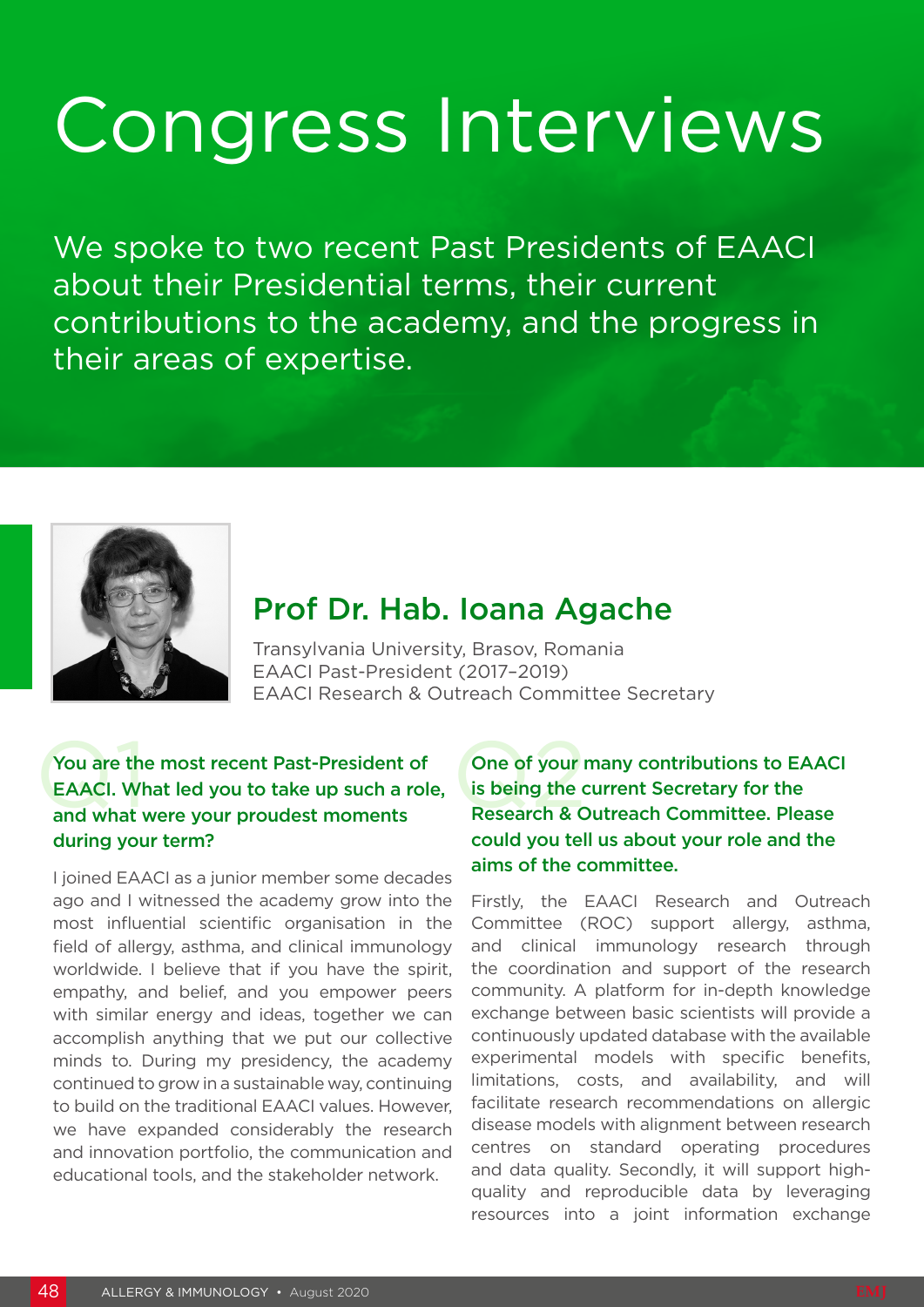network whilst boosting first-class experimental research through multicentre collaborations and strengthening the validity of the experimental medicine results. This approach will lead to more efficient use of resources and a more significant reduction in the numbers of animals used, thereby enhancing the ethical standards and translational capacity of experimental research. Finally, the EAACI ROC will deliver new forms of translation of key research findings, to better meet the needs of clinicians and more quickly develop precision approaches to improve and cure allergic disease and asthma.

#### You were the<br>published EA<br>biologicals fo You were the Project Co-Chair of the newly published EAACI Guidelines on the use of biologicals for severe asthma. What was the rationale for putting these guidelines together, and what are the key take-home messages?

Severe asthma imposes a significant burden on patients, families, and healthcare systems. Management is difficult because of disease heterogeneity, comorbidities, complexity in care pathways, and differences between national or regional healthcare systems. Better understanding of the mechanisms has enabled a stratified approach to the management of severe asthma, supporting the use of targeted treatments with biologicals. However, there are still many issues that require further clarification. These include selection of a certain biological (because they all target almost the same disease phenotype), the definition of response, strategies to enhance the response rate, the duration of treatment, and its cost-effectiveness. The EAACI Guidelines on the use of biologicals in severe asthma follow the Grading of Recommendations, Assessment, Development, and Evaluations (GRADE) approach in formulating recommendations for each product and each outcome. In addition, a management algorithm for the use of biologicals in the clinic is proposed, together with future approaches and research priorities.

#### What is the best take to ensure What is the best approach for clinicians to take to ensure they are keeping up to date with the latest guidelines and that they are incorporating them into their day-to-day practice?

It starts with a switch from drug-oriented to

patient-oriented research and with involvement from the very beginning of all stakeholders in the guidelines' development process. Then, the recommendations should be clear, concise, and meaningful for the clinician. Last but not least, flexibility with adaptation according the local environment (e.g., resource-constraint settings, cultural beliefs, local policies) should guide the implementation of the recommendations.

#### Earlier this ye<br>EAACI is laur<br>What conten Earlier this year it was announced that EAACI is launching a research platform. What content will this platform host, and how will it facilitate collaboration?

The knowledge exchange platform will facilitate basic and clinical research career development by expanding the funding opportunities for EAACI fellowships, develop educational and training programmes on cutting-edge research methodologies, facilitate access of EAACI members to research funding opportunities, and inform public policy on research priorities in allergic diseases and asthma via public engagement and outreach activities. Finally, the ROC aims to build an infrastructure that will monitor, analyse, and interpret science and research data to identify trends, barriers and opportunities, as well as strategic imperatives, forecast needs, and directions. In addition, this infrastructure will identify, collect, analyse, and disseminate data related to academic allergy and clinical immunology (funding, pipeline) and provide periodic public policy recommendations on behalf of EAACI.

#### As a response<br>EAACI 2020 As a response to the COVID-19 outbreak, EAACI 2020 will now take place virtually. Do you think this will encourage EAACI to host more virtual events in the future?

Not necessarily. I believe that we should keep a balance between live and virtual events in order to ensure direct networking and communication, whilst outreaching remotely to those who cannot attend in person. Whether through personal mobile devices or sophisticated virtual meeting suites, technology is revolutionising the way meeting content is communicated, both in and out of the meeting room. Not only are people outside the room drawn in, but those within the room have access to a heightened degree of interaction. Hybrid meetings are already a